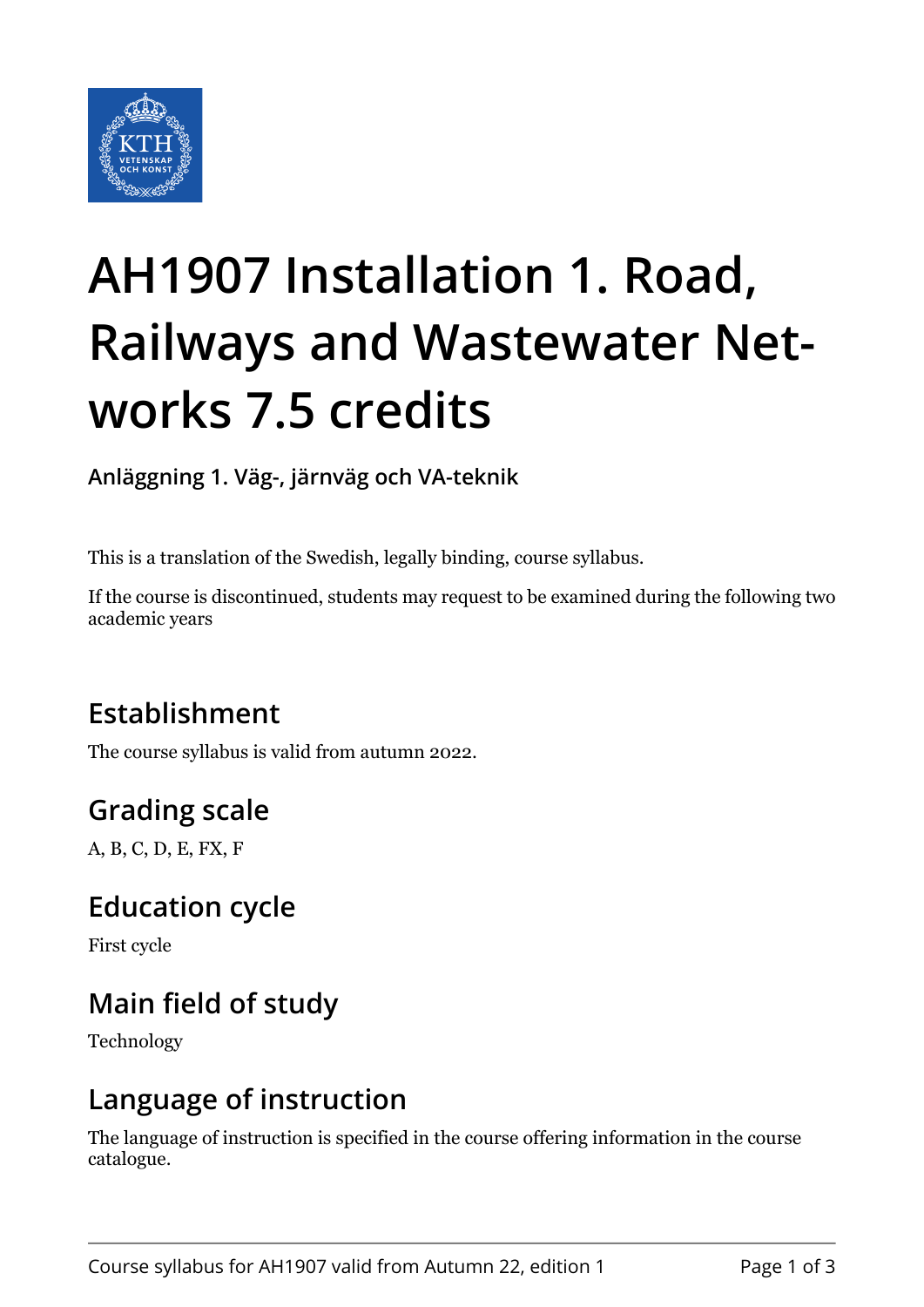## **Intended learning outcomes**

On completion of the course, the student should be able to:

- explain technical terms and understand their mutual relations within the fields of road, railway and water and waste water technology
- perform simple projecting group assignments within the fields of road, railway and water and waste water technology
- perform calculations regarding the geometric design of the road and vehicle dynamics
- use computer programs for road design and mass calculation
- explain the relationship between design and production of sustainable infrastructure programs.

#### **Course contents**

Road and railway technology:

- Road and railway track components
- Geometric design of roads and railways
- Classes and types of roads, streets and railways
- Buidling materials for roads and railways (bitumen, asphalt, unbound materials)
- Climate, environment and drainage aspects
- Mechanistic/empirical modelling of asphalts pavements
- Design of roads and railways

Road hydrology:

- Water and waste water technology and road construction
- Storm water and traffic

Water and waste water technology:

- Materials science about water and waste water technology
- Operation and maintenance of water and waste water technology

# **Specific prerequisites**

Completed course: HF1904/HF1700, AF1734/HS1722, AF1735

# **Examination**

- TENA Exam, 2.5 credits, grading scale: A, B, C, D, E, FX, F
- ÖVNA Exercises, 2.5 credits, grading scale: P, F
- ÖVNB Exercises, 2.5 credits, grading scale: P, F